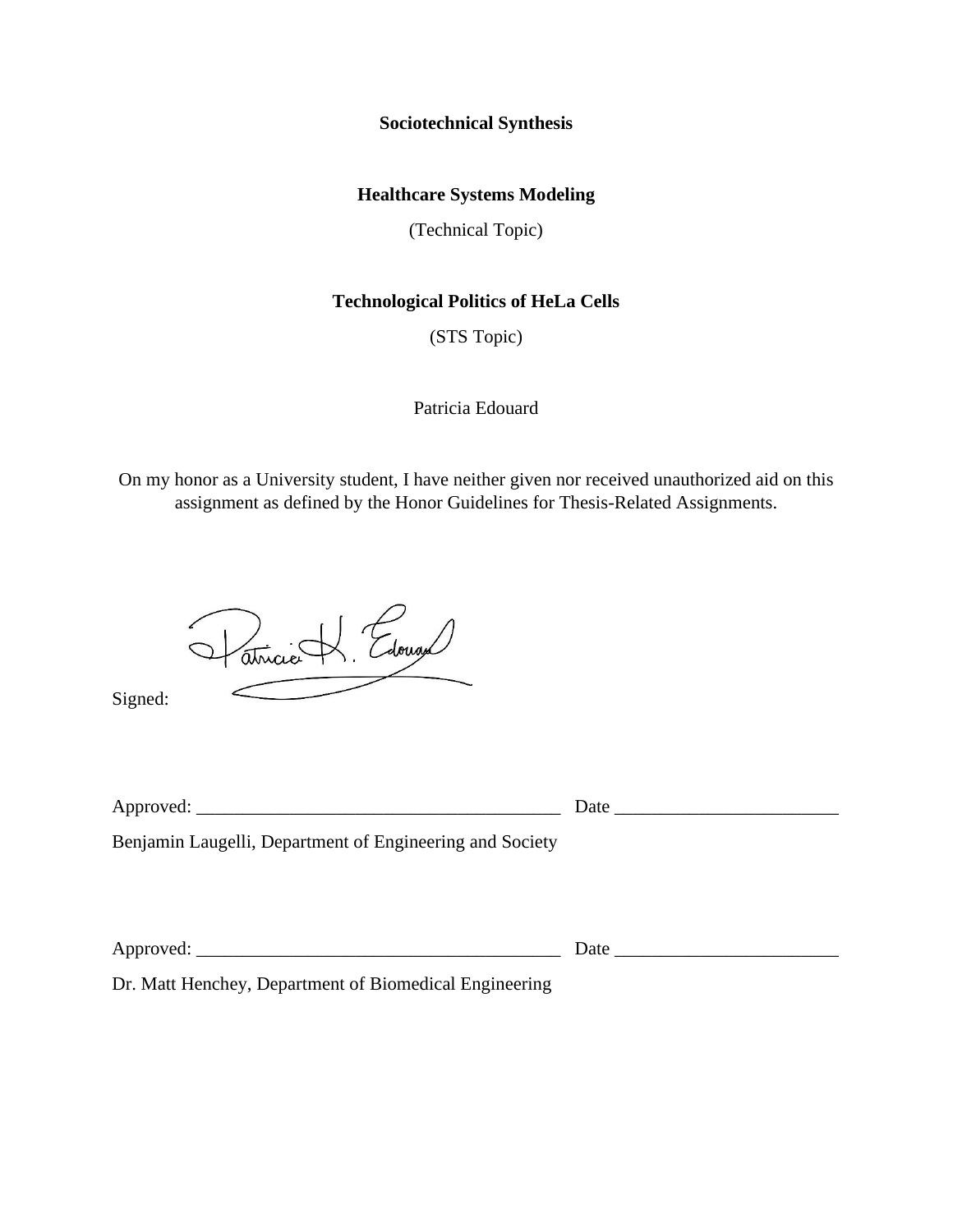## **Socio-Technical Synthesis: Diversity of Clinical Trials and the use of HeLa cells**

My technical work and my STS research are connected primarily through the ways they address the challenges of diversity and accountability within healthcare systems and institutions. However, the two works differ in how they address diversity and accountability, and occur in very different time periods. My technical work focuses on how the current clinical trial standards and guidelines could be changed to incorporate more diversity and accountability, whereas my research explores the implications of the lack of diversity and accountability in medicine. So, while my technical work and STS research address diversity and accountability in healthcare from different angles, the theme of diversity inclusion and accountability as vital instruments to public trust in medical practice and research is consistent across both projects.

My technical work explores the current standards and guidelines that shape the conduction of clinical trials. My capstone project required extensive research about the steps required to conduct a clinical trial. Furthermore, additional information was acquired to explore the potential of utilizing new recruitment strategies, such as telehealth and remote trials, to increase the diversity amongst clinical trial participant pools. The goal of this project is to determine whether the inclusion of new recruitment strategies can provide new avenues for increasing diversity and inclusion in the conduction of the clinical trial process, in comparison to the current standards and guidelines that determine the conduction of clinical trials. I hope that this project serves as a foundation to inform policy decisions to adjust healthcare delivery services as needed based on patient demand, as well as improve future patient experiences and outcomes.

My STS research examines the ethical concerns of the use of human biospecimens in clinical research, which has brought about concerns about the limits of patient consent and scientific innovation. Specifically, my research explores Henrietta Lacks, an African-American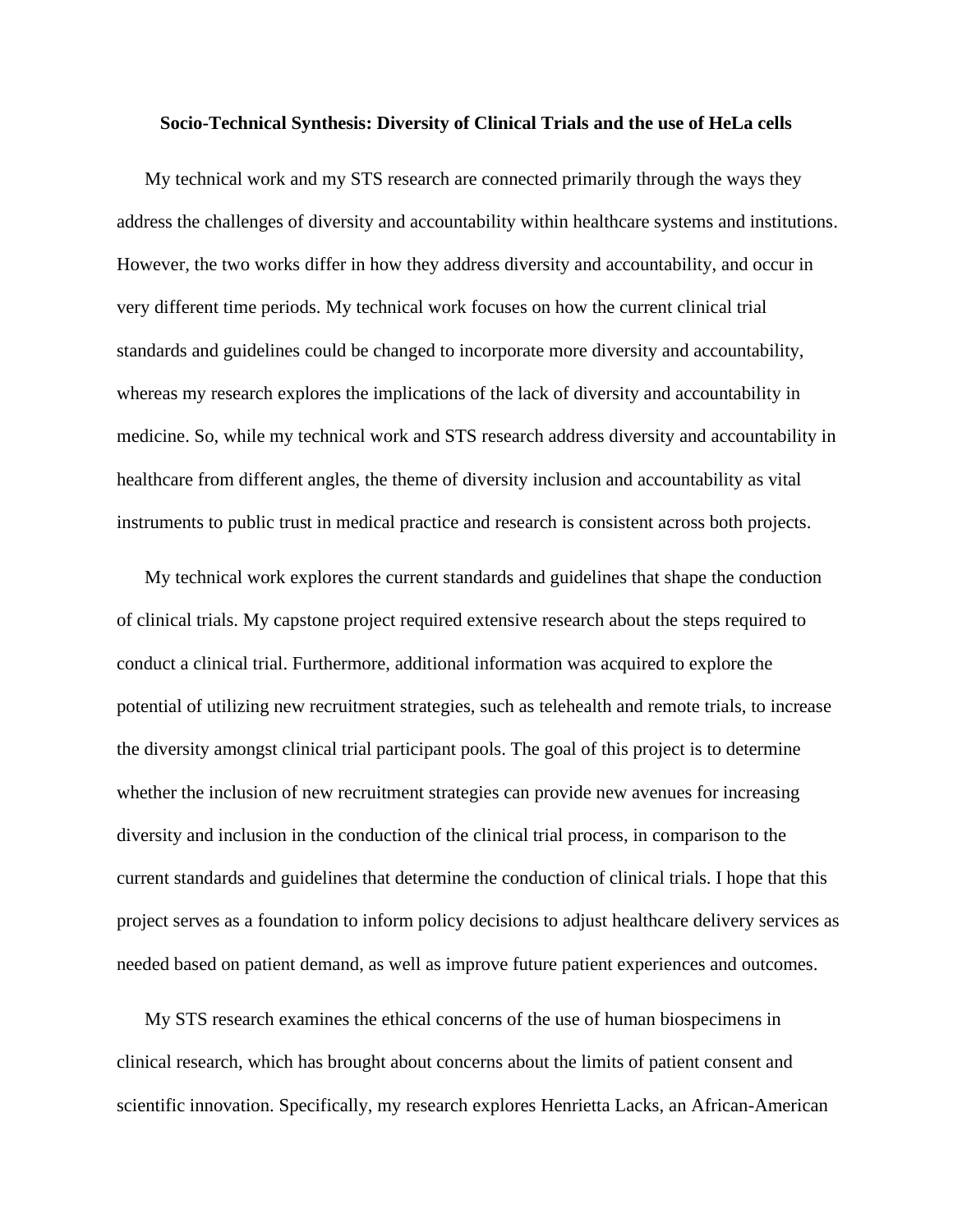woman, whose cancer cells are the source of the HeLa cell line, the first immortalized human cell line and one of the most important cell lines in medical research. Landon Winner's theory of technological politics is utilized to illustrate both the technical work and political work of HeLa cells. My claim is that despite the profound impact of HeLa cells on scientific innovation and discovery, the continued commercial use of the cells is rooted with ethical concerns that express and shape power relations in regards to patient consent, confidentiality, exploitation, and racial inequity. My paper illustrates this claim by exploring the numerous contributions of HeLa cells to scientific, as well as explores the mistreatment of Henrietta Lacks, the commercialization of HeLa cells, and the enduring racial inequities that continue to be perpetuated in U.S. healthcare systems and institutions.

The combined results of the technical and STS projects will serve to support healthcare systems in the future through the use of technological innovation and inclusion to improve patient outcomes and experience. My technical work gave me a deeper understanding of the standards and guidelines that inform the conduction of clinical trials, which provided me with the foundations that govern accountability and trust within the healthcare community. My research project explored the ways in which the standards that guide the actions of healthcare professionals may not be as trustworthy and ethical as the society believes. By working on both projects simultaneously, I was able to explore the implications of the social and technical dynamics that surround technology, allowing for an exploration of targeted recommendations that will influence and change the way healthcare systems interact with patients.